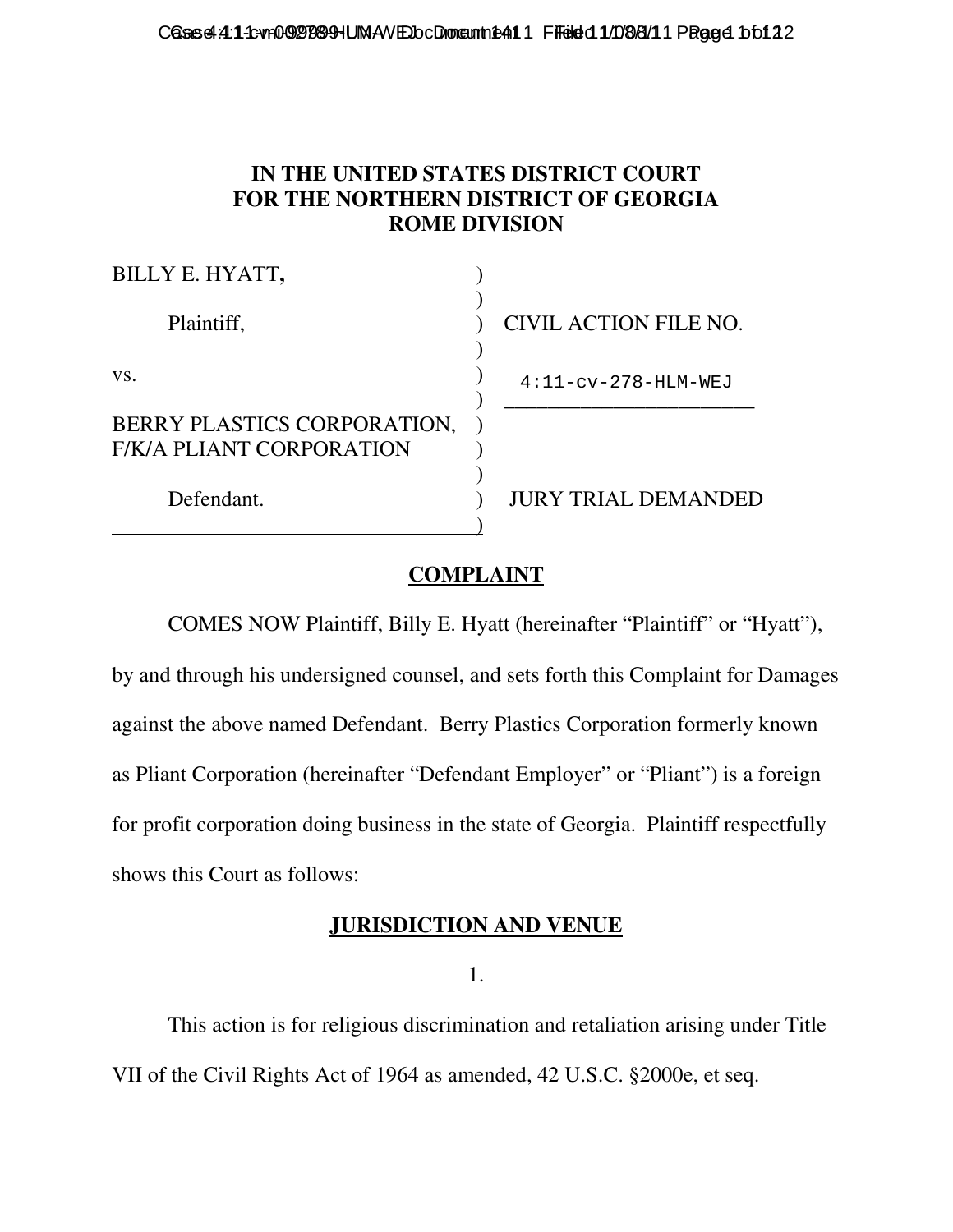(hereinafter "Title VII") Plaintiff seeks declaratory and injunctive relief, back pay, front pay, compensatory damages, punitive damages and attorney's fees and costs. The claims herein present a federal question thus jurisdiction is proper before this Court pursuant to 28 U.S.C. §1331 and 28 U.S.C. §1343.

### **VENUE**

#### 2.

 All parties to this action reside or are located within the boundaries of this judicial district, and venue is proper pursuant to, inter alia, 28 U.S.C. Section 1391(b)(2) and 42 U.S.C. Section 2000e-(f)(3). Moreover the unlawful employment practices alleged below were committed within the geographic boundaries of the Rome Division, Northern District of Georgia of the United States District Court.

# **PARTIES AND JURISDICTION**

3.

This Court has personal jurisdiction over Defendant Employer.

4.

 Defendant Employer may be served through its registered agent National Registered Agents, Inc., 3675 Crestwood Parkway, Suite 350, Duluth GA 30096, if formal service of process is not waived.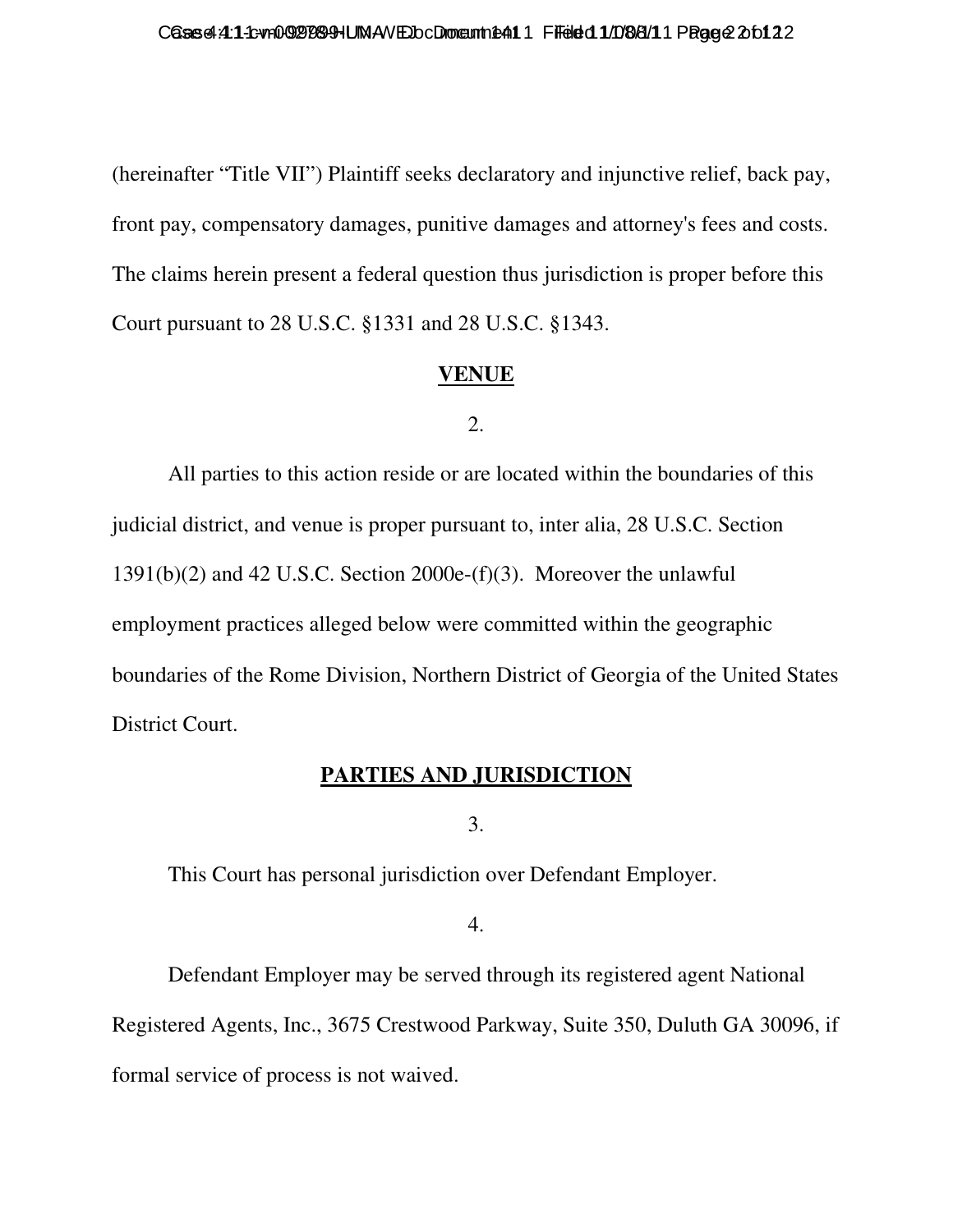## **FACTS**

5.

 Defendant Employer is a manufacturer and producer of film and flexible packing products.

6.

 Pliant employed fifteen or more employees for each working day in each of twenty or more calendar weeks in the current or preceding year.

7.

 Pliant is subject to the anti-discrimination provisions of Title VII of the Civil Rights Act of 1964, as amended.

8.

Plaintiff began working for Pliant around June, 2007.

9.

Plaintiff was hired for the position of extrusion line operator.

10.

Plaintiff's rate of pay at the time he was hired was approximately \$15.00 per

hour, but he received raises during the course of his employment.

11.

Plaintiff is a Christian and has been practicing as a Christian since he was a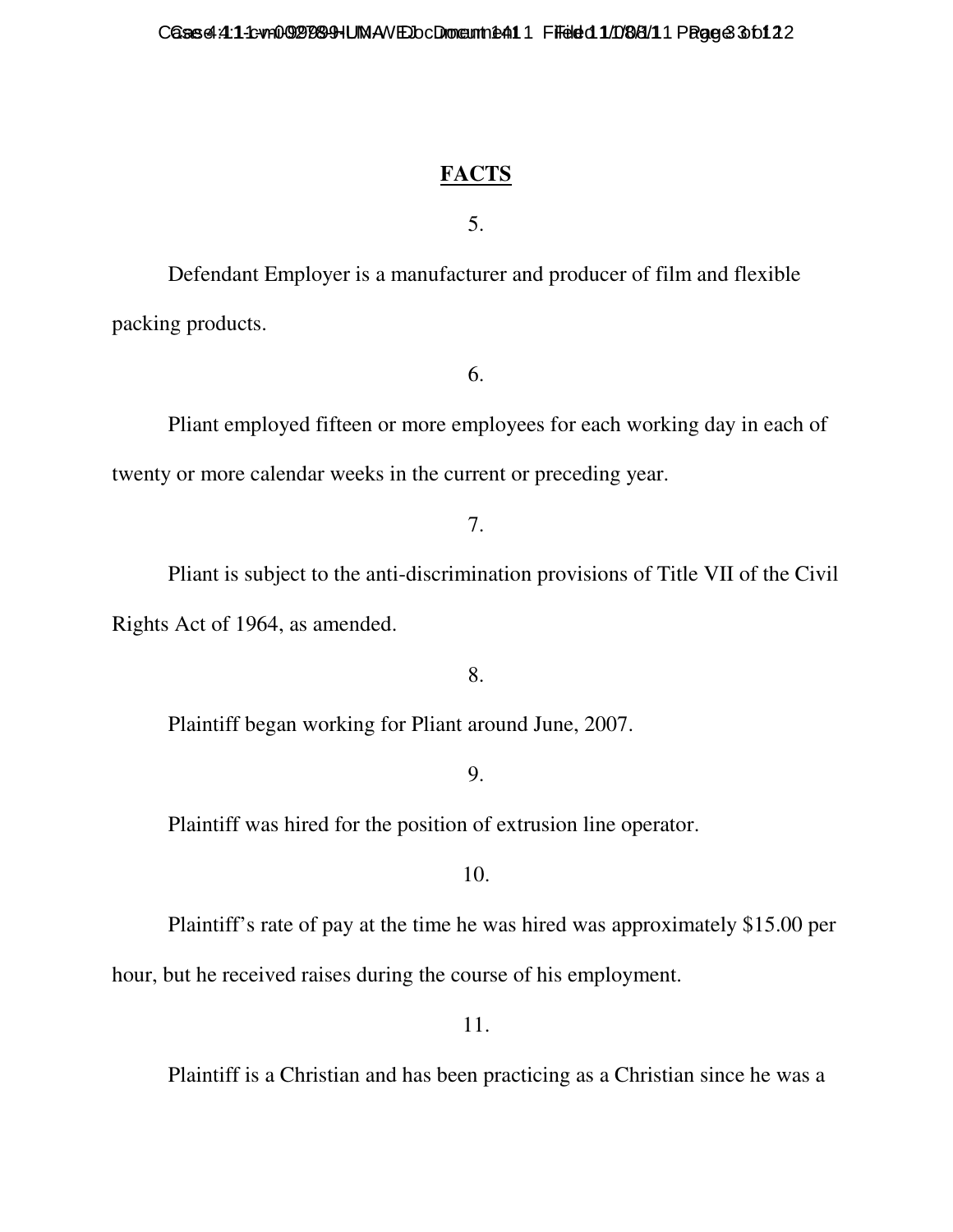child.

#### 12.

 Plaintiff's sincere religious belief as a Christian is that he should not wear any depiction of the number "666" as this number is a representation of Satan and/or that this number is the "sign of the beast." This belief is based on Revelation 13:18 of the Holy Bible which say that "666" is the mark of the beast"

13.

 Further, in Revelation 14:10 the Holy Bible says that, i*f anyone …receives [the] mark… he …will drink the wine of God's wrath* [in effect you will be dammed to hell]*.* Plaintiff sincere religious belief is that to wear the number 666 would be to accept the mark of the beast and to be condemned to hell.

#### 14.

 Defendant Employer has hourly employees to clock in and out using a time clock. Above the time clock which hourly employees use is a safety calendar that records the number of accident-free days in the workplace.

#### 15.

 For each day the facility goes without a workplace accident, the number of days on the calendar is incremented by one. Accordingly, as the workplace goes 300 days without an accident, the safety calendar would read "300" and if no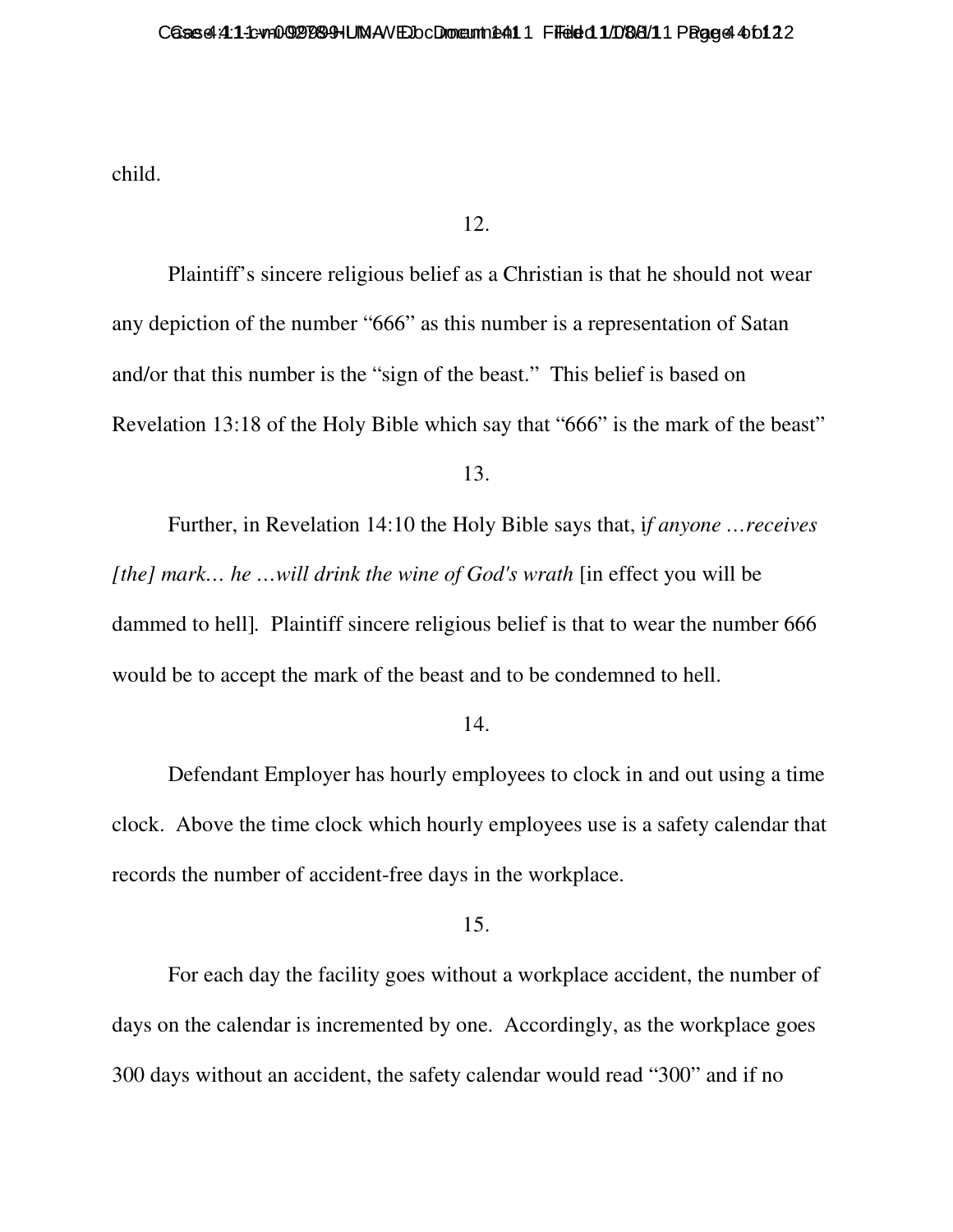accidents occurred, the next day the calendar would read "301."

16.

 Employees have been directed to write the number off of the safety calendar onto a sticker and are to wear the sticker throughout the work shift.

#### 17.

 As the number of safely worked days crept into the range of the 600's, Plaintiff began discussing with his co-workers and supervisors that he could not wear the number 666 as this number was the sign of the beast and his religious beliefs forbid him from wearing this number.

#### 18.

 Specifically, on or around March 6, 2010, Plaintiff notified his supervisor, Joe Richard, that that the safety calendar was displaying "660" and Plaintiff expressed his concern that the safety calendar would read "666" in the next week or so, and if it did so, Plaintiff would be unable to wear a safety sticker with that number on it due to his religious beliefs.

### 19.

 Plaintiff asked Joe Richard to accommodate his religious belief by changing the safety calendar to avoid 666. Mr. Richard told Plaintiff not to worry about the calendar reading "666" as it was possible for the employer to avoid posting 666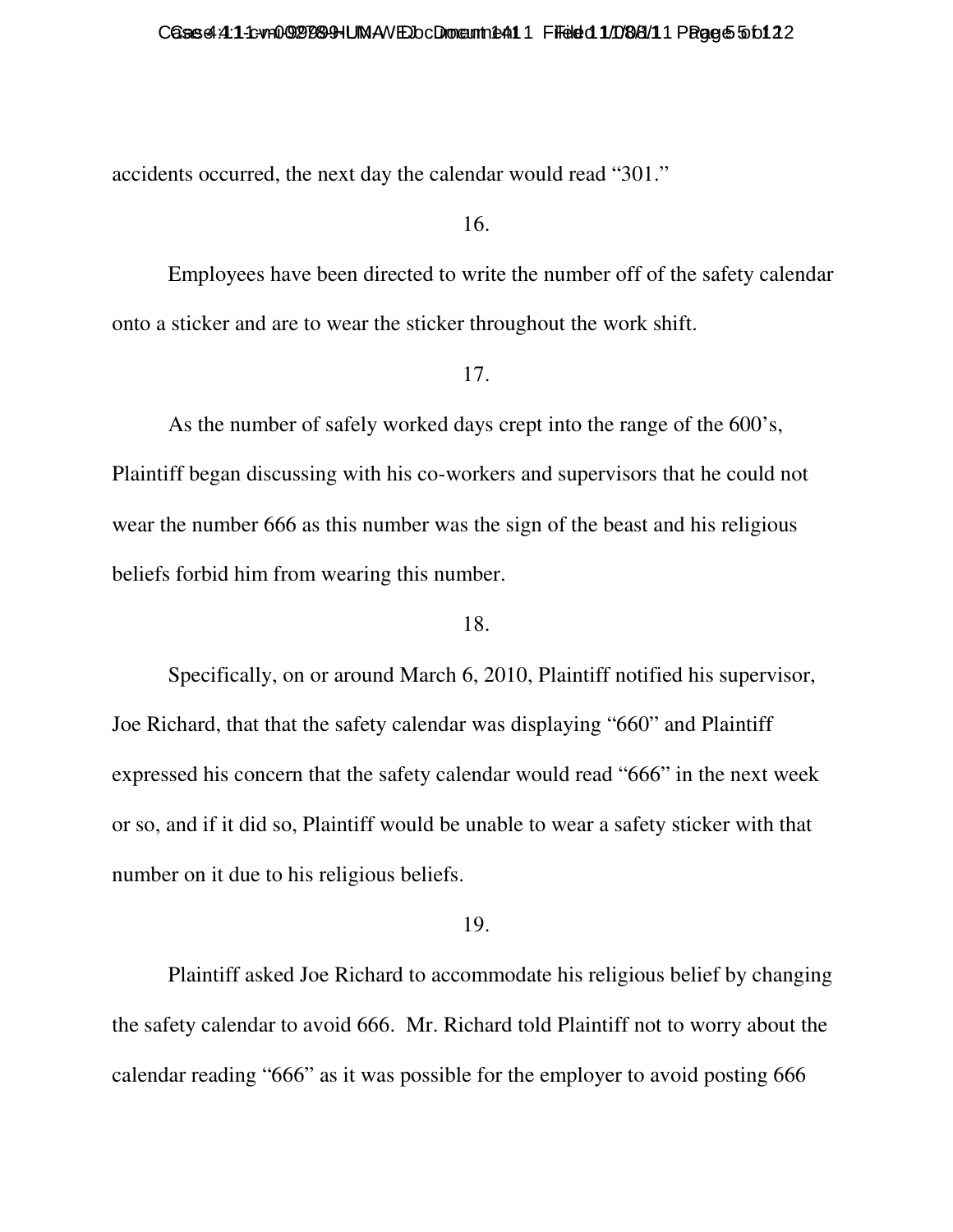through the happening of some accident, allowing the calendar to stay at 665 for two days, or some other manipulation to prevent the safety calendar from displaying "666."

#### 20.

 Plaintiff sincerely believed that wearing a sticker with the number "666" on it would be abandoning his beliefs and his God, and would subject Plaintiff to damnation and would force Plaintiff to abandon his religious beliefs.

## 21.

 On or around March 12, 2010, when Plaintiff entered the workplace the safety calendar above the time clock indicated that the firm had gone 666 days without a safety incident.

#### 22.

 Plaintiff sought Joe Richards to discuss his request for a religious accommodation. Mr. Richards indicated that he was not going to change the safety calendar, that Mr. Hyatt's beliefs were ridiculous, and that Mr. Hyatt could go to work with a "666" on his safety sticker or face a three (3) day suspension.

#### 23.

 Mr. Hyatt apologized that his religious views would not allow him to wear a sticker with 666 on it, and agreed to accept a three day suspension rather than wear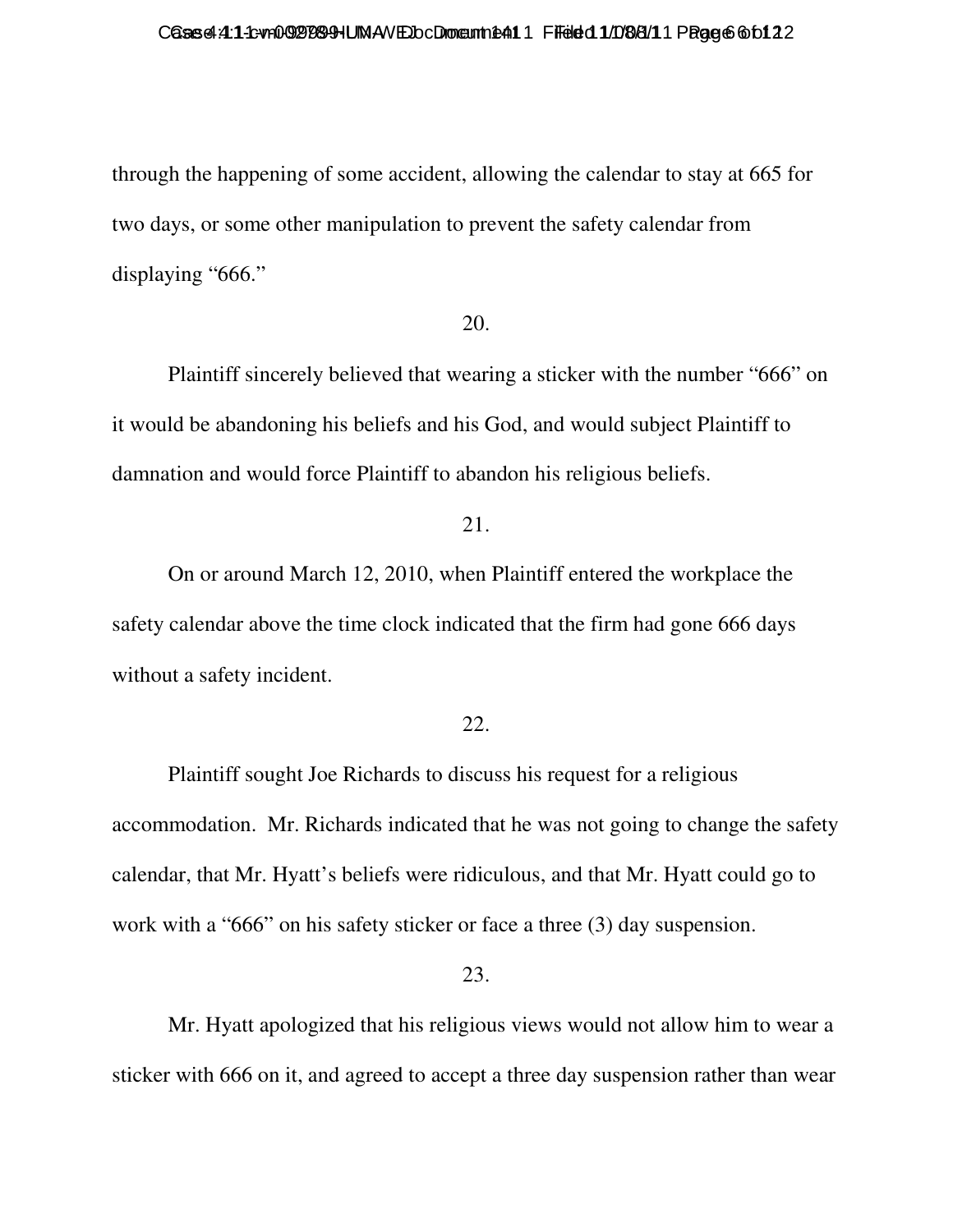what Plaintiff considered to be "the Mark of the Beast."

#### 24.

 Plaintiff asked Mr. Richards if Plaintiff needed to complete any paperwork regarding the three day suspension; Plaintiff was directed to go home and that all the paperwork would be completed when Plaintiff returned to work.

#### 25.

 On or around March 16, 2011, Mr. Hyatt was contacted by a representative from Pliant human resources and was directed not to come back to work until a meeting scheduled for March 17, 2011.

### 26.

 After Plaintiff arrived at the Pliant facility on March 17, 2011, Plaintiff was told that his employment was terminated for refusing to work on March 12, 2009.

#### 27.

 Defendant Employers written policies and/or practices do not require that an employee making a request for accommodations of religious beliefs and/or practices provide written documentation of the request.

#### 28.

 Pliant maintains a written attendance policy; under the provisions of Pliant's attendance policy, if Plaintiff had not gone to work on March 12, 2009, he would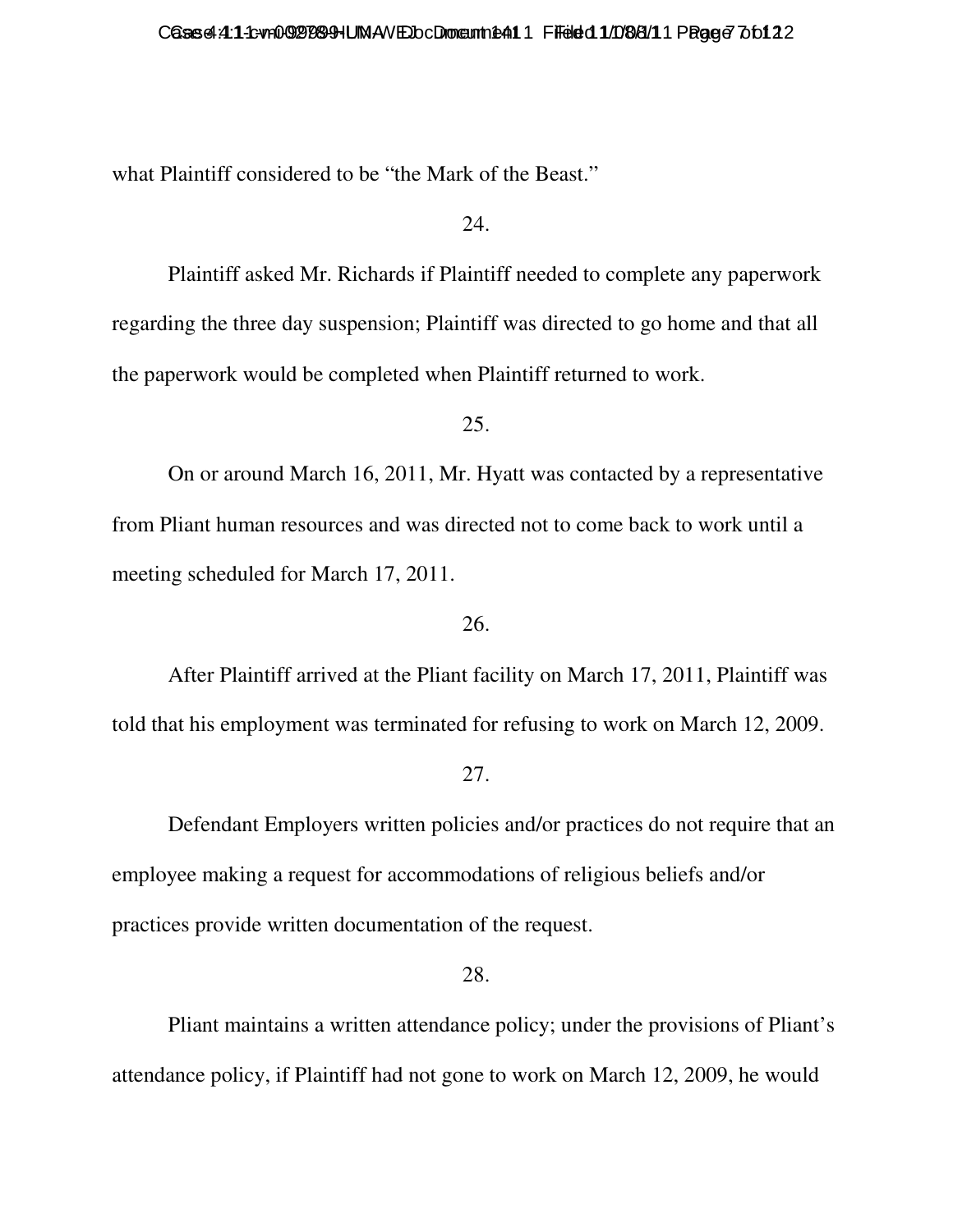have been subjected to a write-up.

29.

 Despite the maximum sanction for Plaintiff missing a shift being a write-up and possible suspension, Plaintiff was subjected to more harsh consequences after he refused to wear a sticker with "666" on it.

30.

 On or around September 4, 2009, Plaintiff filed a Charge of Discrimination with the Equal Employment Opportunity Commission (hereinafter the "EEOC"). A copy of this Charge is attached hereto as Exhibit "A" and is incorporated herein.

31.

 On or around August 10, 2011, the EEOC issued Plaintiff a Notice of Right to Sue, a copy of which is attached hereto as Exhibit "B" and is incorporated herein.

32.

 This suit has been commenced within ninety (90) days of the Plaintiff's receipt of the Notice of Right to Sue.

## **FIRST CAUSE OF ACTION: TITLE VII RELIGIOUS DISCRIMINTION**

33.

Plaintiff incorporates by reference paragraphs 1-32, above, as if fully set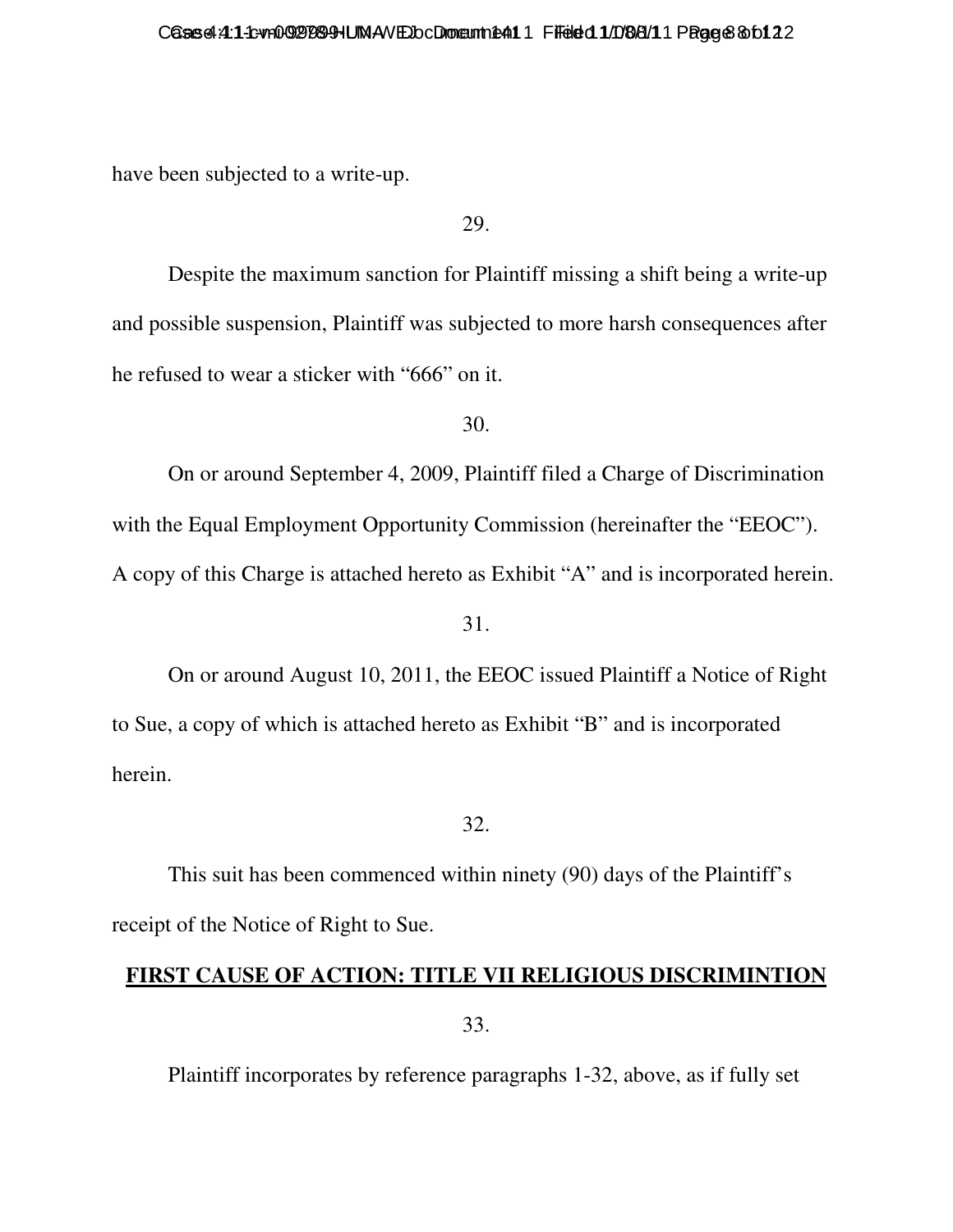forth herein.

34.

 Plaintiff had a sincere, bona fide religious belief that wearing the number "666" could condemn him to hell.

35.

 Defendant Employer attempted to require Plaintiff to wear the number "666."

### 36.

Plaintiff communicated his religious belief to Defendant Employer.

### 37.

 Defendant Employer could have reasonably accommodated Plaintiff by excusing Plaintiff from wearing a safety sticker without any detrimental effect on Defendant Employer's operations.

38.

Plaintiff was terminated for his sincere, bona fide religious belief.

# **SECOND CAUSE OF ACTION: TITLE VII UNLAWFUL RETALIATION**

39.

 Plaintiff incorporates by reference paragraphs 1-38, above, as if fully set forth herein.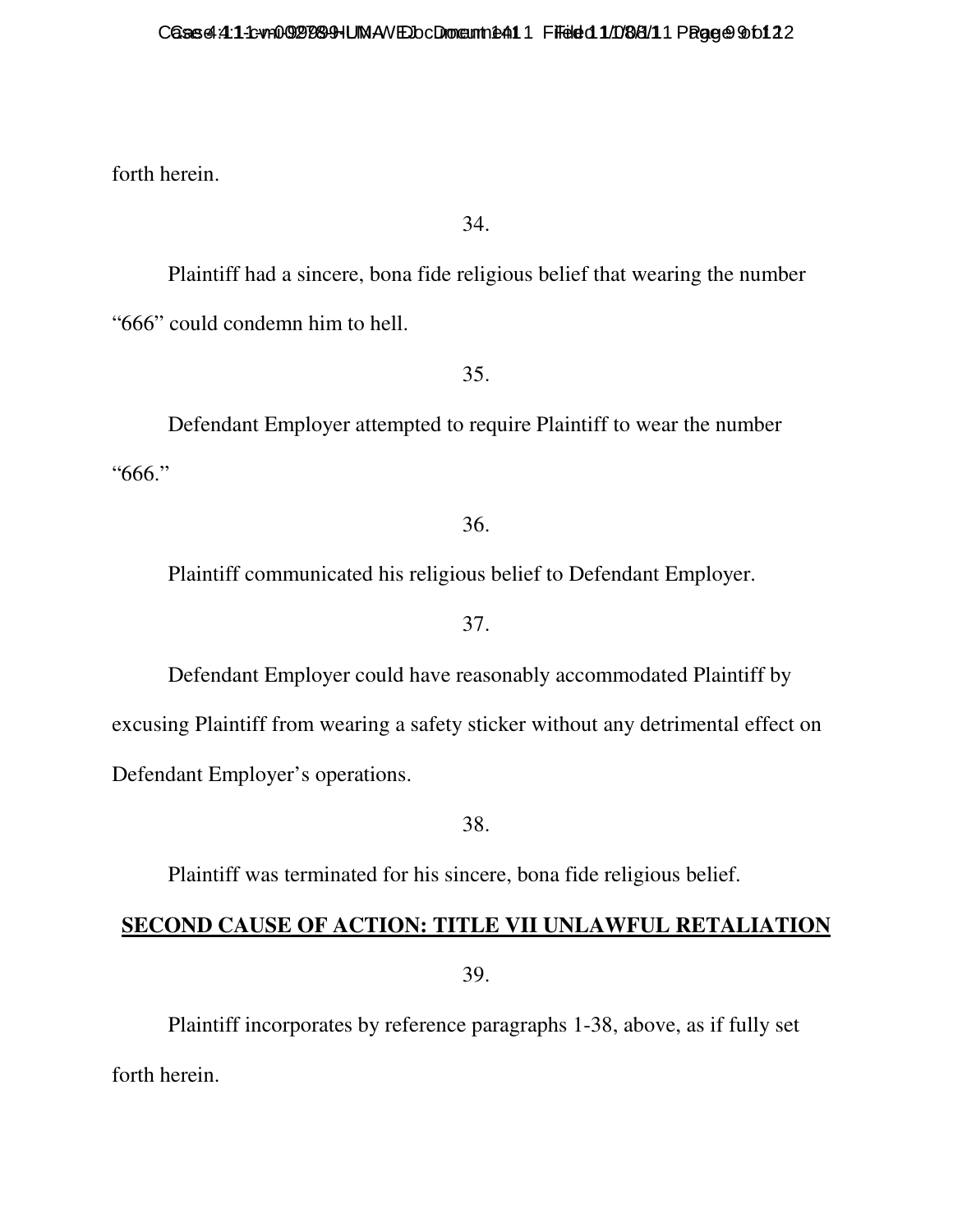#### 40.

 Plaintiff engaged in activities protected under Title VII of the Civil Rights Act of 1964, as amended, in opposing Pliant's requirements that employees wear stickers with "666" on such stickers as being contrary to Plaintiff's sincere religious belief.

#### 41.

 After Plaintiff's complaints, and because of his complaint of religious discrimination, Plaintiff suffered adverse employment actions including but not limited to immediate suspension, being treated more harshly than other employees in violation an established attendance policy, and, termination.

### 42.

 As a direct and proximate result of Defendant Pliant's retaliatory conduct towards Plaintiff, Plaintiff suffered lost wages and benefits, significantly diminished employment opportunities, and emotional distress.

WHEREFORE, Plaintiff demands a trial by jury and for the following relief:

(a) that Summons issue;

(b) that Defendant Pliant be served with Summons and Complaint;

(c) that trial by jury of all issues be had;

(d) that judgment be issued against Defendant Pliant for any and all general,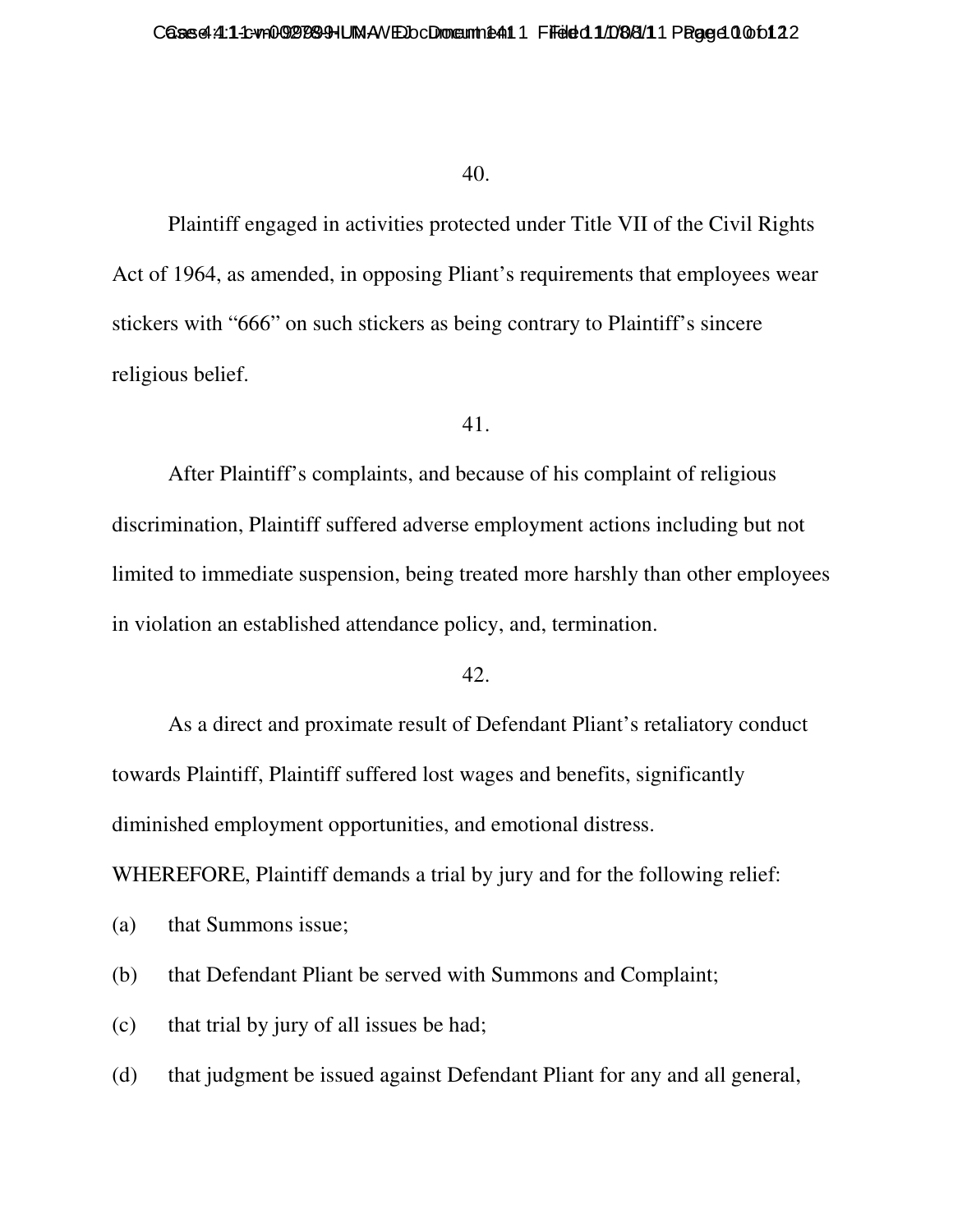special, and where applicable, punitive damages as allowed by law under each and every count and cause of action contained in this Complaint;

- (e) for injunctive relief;
- (f) for all costs of this action to be taxed against the Defendant;
- $(g)$  for all costs and attorney's fees to be awarded to Plaintiff;
- (h) for an award of compensatory damages, back-pay and front- pay; and,
- (i) for any and all other further relief as this Court may deem just and equitable

under the circumstances.

Respectfully submitted this 8th day of November, 2011.

 /s/J. Stephen Mixon, J. Stephen Mixon Georgia Bar No. 514050 /s/ Alex R. Roberson Alex R. Roberson Georgia Bar No. 558117 Attorneys for Plaintiff

MILLAR & MIXON, LLC 108 Williamson Mill Rd. Jonesboro, Georgia 30236 T: 770-955-0100 F: 678-669-2037 steve@mixon-law.com alex@mixon-law.com

> /s/ S. Fenn Little, Jr. Samuel Fenn Little, Jr. Georgia Bar No. 454360 Attorney for Plaintiff